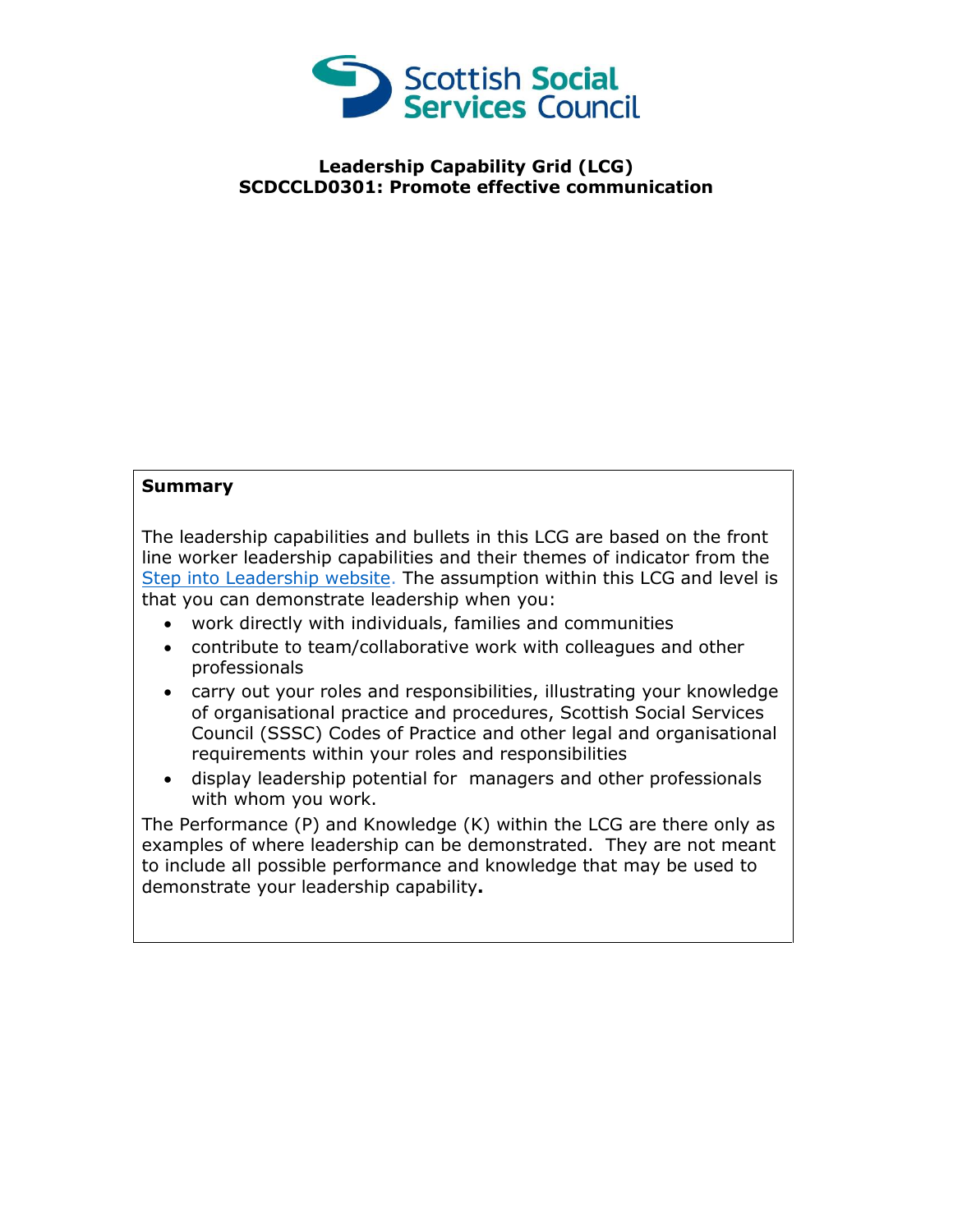

## **Leadership Capability Grid (LCG) SCDCCLD0301: Promote effective communication**

| Leadership<br>capabilities         | When promoting effective communications you can demonstrate<br>leadership capabilities by:                                                                                                                                                                                                                                                                                                                                                                                                                                                                                                                                                                                                                                                                                                                                                                                                                                           |
|------------------------------------|--------------------------------------------------------------------------------------------------------------------------------------------------------------------------------------------------------------------------------------------------------------------------------------------------------------------------------------------------------------------------------------------------------------------------------------------------------------------------------------------------------------------------------------------------------------------------------------------------------------------------------------------------------------------------------------------------------------------------------------------------------------------------------------------------------------------------------------------------------------------------------------------------------------------------------------|
| <b>Vision</b>                      | Providing a vision for individuals, families, communities, colleagues and your<br>organisation when you:<br>• See how best to make a difference when actively supporting individuals to<br>communicate and interact (P1,2,3,18,19,20,21,26,28; K1-<br>5,11,16,26,27,39, 40,42,44)<br>• Communicate and promote ownership of the vision when seeking extra<br>support about individual needs and preferences (P3,4,6; K20) working with<br>others (P29) and recording and reporting (P28-38; K35,36,37)<br>Promote social service values through active participation and<br>$\bullet$<br>personalisation (P1,7,8,11,12,13,15,16,21-27; K1-5,11,13,16-19,31,33)<br>when working with others and when recording and reporting ( $P28-38$ )<br>• See the bigger picture when demonstrating knowledge and practice of<br>organisational, local and national policies and procedures<br>$(P27, 28, 30, 33, 34, 38; K6, 8, 9, 35, 36, 37)$ |
| Self-<br>leadership                | Displaying self leadership when you:<br>• Demonstrate and adapt leadership in response to individual changing needs<br>and preferences<br>$(P 5, 17, 36, 37; K28)$ and overcoming barriers (P21)<br>• Improve own leadership when you seek advice $(P3, 6, 37; K20, 28)$<br>• Take intelligent risks when communicating with difficult, complex and<br>sensitive issues (P22,23,24,25,26; K 15,45,46,47)<br>• Demonstrate and promote resilience when adapting practice and overcoming<br>barriers (P5,17,19,21,36,37; K3,4,19,33)<br>• Challenge discrimination and oppression (P21; K $1,4$ )                                                                                                                                                                                                                                                                                                                                      |
| <b>Motivating</b><br>and inspiring | Motivating and inspiring others when you:<br>• Inspire people by personal example $(P10,29; K14 - 20)$<br>• Recognise and value the contribution of others (P3, 4, 6, 37; $K9,10,20$ .)<br>Support the creation of a learning and performance culture with individuals<br>and others (P3,4,6,8,19,21,24,26,28,29,32; K16,17,18,19,20,28,44)                                                                                                                                                                                                                                                                                                                                                                                                                                                                                                                                                                                          |
| <b>Empowering</b>                  | Empowering people when you:<br>Enable leadership at all levels (P1,3,6,21,26,28,32; K 8,9.16-20)<br>Support the creation of a knowledge and management culture by seeking<br>and providing information to enable understanding $(P3,6,$<br>8,26,29,32,34,35,36; K16-20,25,28)<br>• Promote professional autonomy (P1,2,18,19,20,26,28; K16-20,25-,28)<br>Involve people in development and improvement (P21; K16-20)                                                                                                                                                                                                                                                                                                                                                                                                                                                                                                                 |